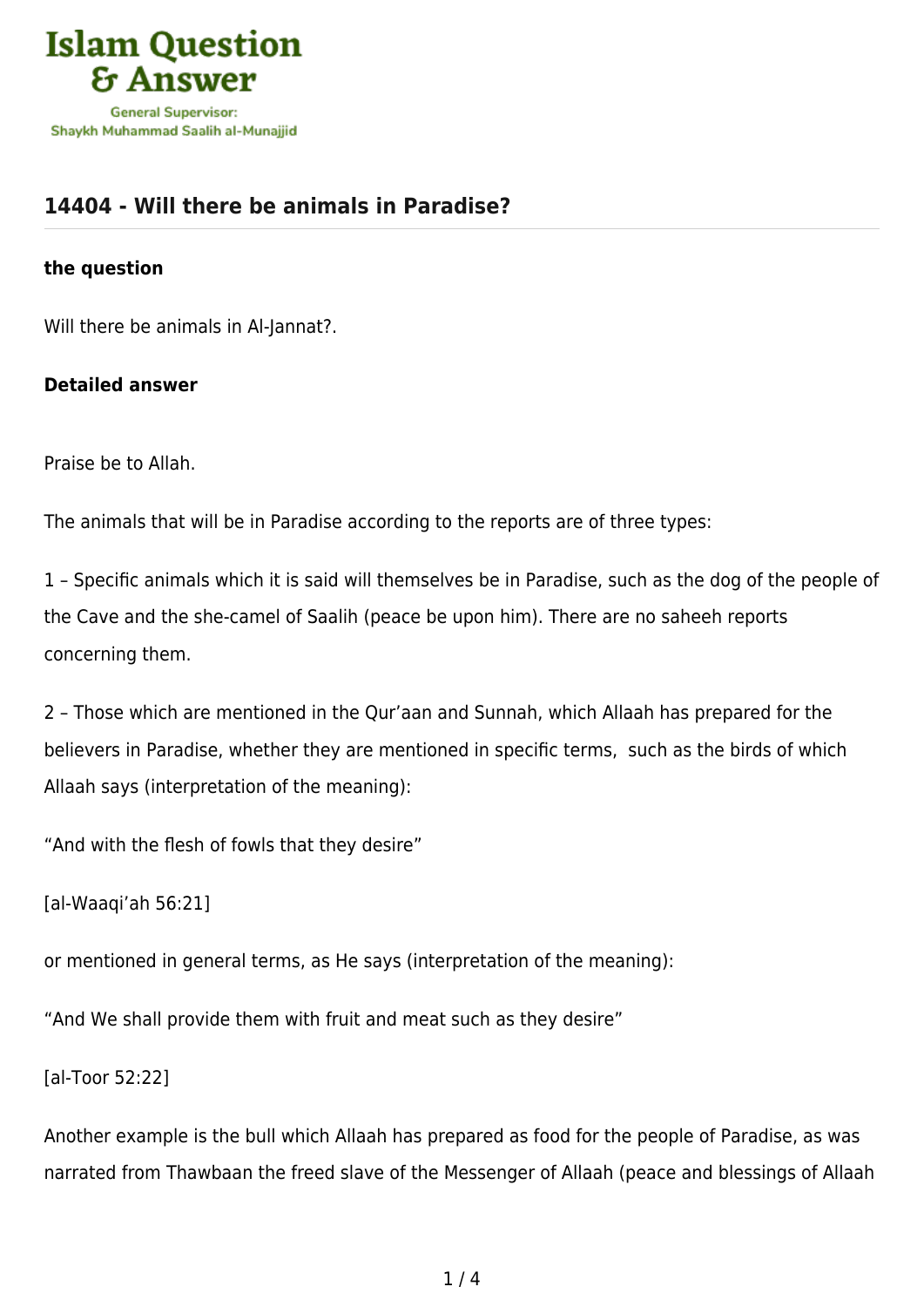

be upon him), who said: "I was standing by the Messenger of Allaah (peace and blessings of Allaah be upon him) when one of the Jewish rabbis came and said, 'Peace be upon you, O Muhammad,' and I pushed him back so hard that he nearly fell over… He (the Jew) said: 'What would be their food after this?' He (the Prophet (peace and blessings of Allaah be upon him)) said: 'A bull which was fed in the different quarters of Paradise would be

slaughtered for them'…" Narrated by Muslim, 315.

3 – Those animals which have been specifically mentioned in the saheeh Sunnah, which will be in Paradise. These include:

(a)It was narrated that Abu Hurayrah (may Allaah be pleased with him) said: The Messenger of Allaah (peace and blessings of Allaah be upon him) said: "Pray in the sheep pens and wipe their dust (raghaam), for they are among the animals of Paradise."

Narrated by al-Bayhaqi, 2/449; classed as saheeh by al-Albaani in Saheeh al-Jaami', 3789.

Raghaam means dust (as translated here). The word has also been narrated as ra'aam, which refers to the mucus that comes from the sheep's nose. What is meant is to wipe the dust from it, or wipe away what comes from its nose, so as to look after it and take care of it. This was the view of al-Manaawi in Fayd al-Qadeer.

(b)It was narrated that Abu Mas'ood al-Ansaari said: A man brought a bridled she-camel and said, "This is for the sake of Allaah." The Messenger of Allaah (peace and blessings of Allaah be upon him) said: "You will have seven hundred she-camels in return on the Day of Resurrection, each of them bridled." Narrated by Muslim, 1892.

Al-Nawawi said: What is meant by makhtoomah (bridled) is that it has a khitaam (bridle) on it, which is like a halter. And it was said that that it may be understood as meaning that he will have the reward of giving seven hundred she-camels, or it may be understood as it appears to be, and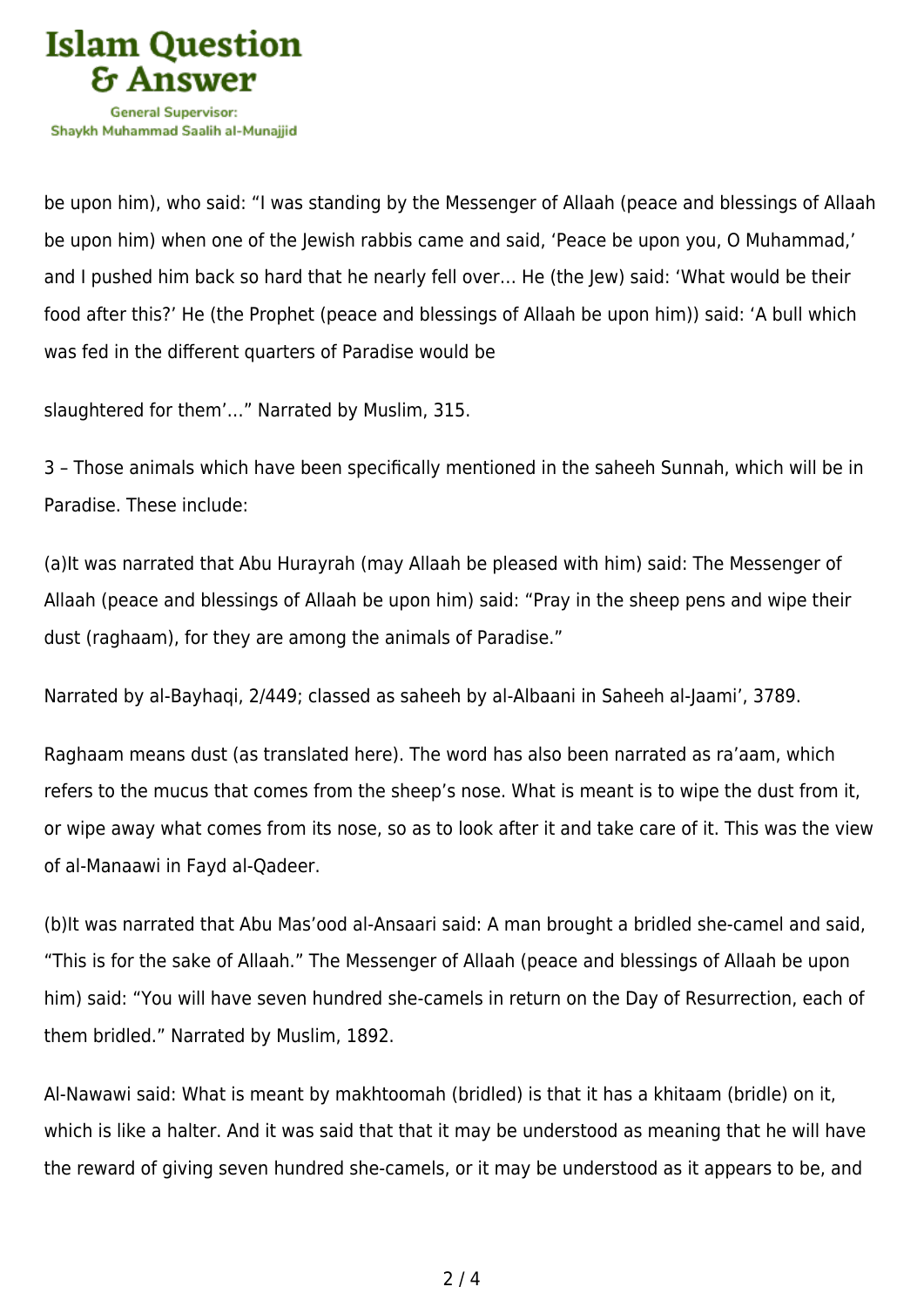

that he will have seven hundred she-camels in Paradise, each of them bridled, and he will be able to ride them wherever he wants, for pleasure, as was narrated concerning the horses and camels (nujab) of Paradise. This interpretation is more clear. And Allaah knows best.

Sharh al-Nawawi, 13/38.

The ahaadeeth about the camels and horses to which al-Nawawi referred are as follows

(a)It was narrated from Abu Ayyoob that the Prophet (peace and blessings of Allaah be upon him) said: "The people of Paradise will visit one another on white camels as if they are rubies, and there are no animals in Paradise apart from camels and birds."

Narrated by al-Tabaraani in al-Kabeer, 4/179.

Al-Haythami said: This was narrated by al-Tabaraani. Its isnaad includes Jaabir ibn Nooh who is da'eef (weak). Majma' al-Zawaa'id, 10/413. It was also classed as da'eef by al-Albaani in Da'eef al-Jaami', 1833.

(b)It was narrated from Sulaymaan ibn Buraydah from his father that a man asked the Prophet (peace and blessings of Allaah be upon him), "O Messenger of Allaah, will there be horses in Paradise?" He said, "If Allaah admits you to Paradise, you will not wish that you could be carried on a horse of red rubies which will fly wherever you want in Paradise, but that will happen." And another man asked him, "O Messenger of Allaah, will there be camels in Paradise?" but he did not say something like he had said to his companion. He said, "If Allaah admits you to Paradise, you will have therein whatever your heart desires and will delight your eyes."

Narrated by al-Tirmidhi, 2543. Classd as hasan by al-Albaani in Saheeh al-Targheeb, 3/522.

A similar report was also narrated by Abu Ayyoob from al-Tirmidhi, 2544; and also classed as saheeh by al-Albaani, 3/423.